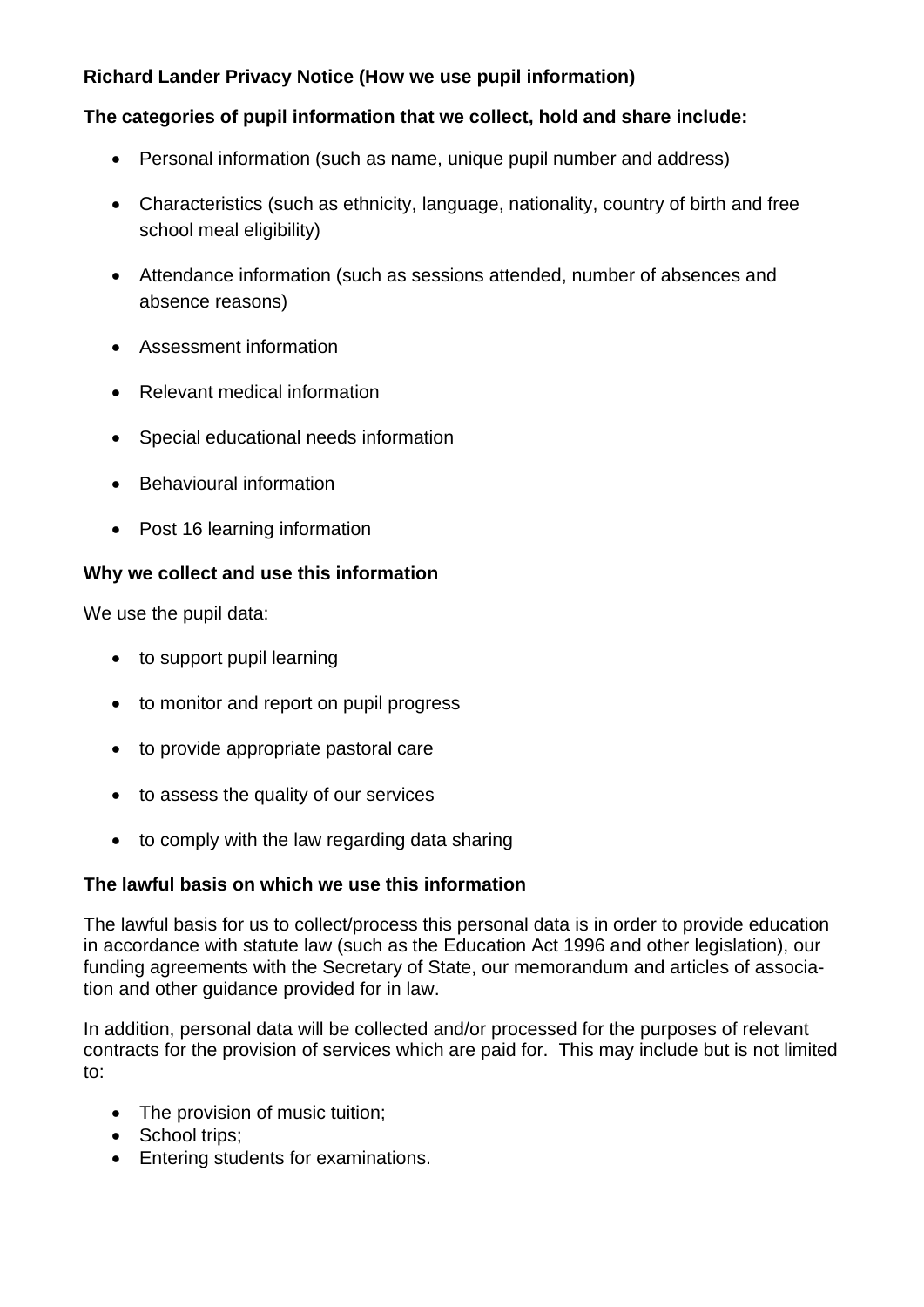We do not process any special categories of personal data except where necessary for reasons of substantial public interest in complying with legal obligations including under the Equality Act 2010 or where necessary to protect the vital interests of the data subject or of another natural person and where safeguards are in place to ensure that this personal data is kept secure. For the avoidance of doubt where special categories of personal data are collected it shall not be used for the purposes of automated decision making and/or profiling.

Special categories of data means personal data revealing:

- racial or ethnic origin;
- political opinions; religious or philosophical beliefs or trade union membership;
- genetic or biometric data that uniquely identifies you;
- data concerning your health, sex life or sexual orientation; or
- data relating to criminal convictions or offences or related security measures.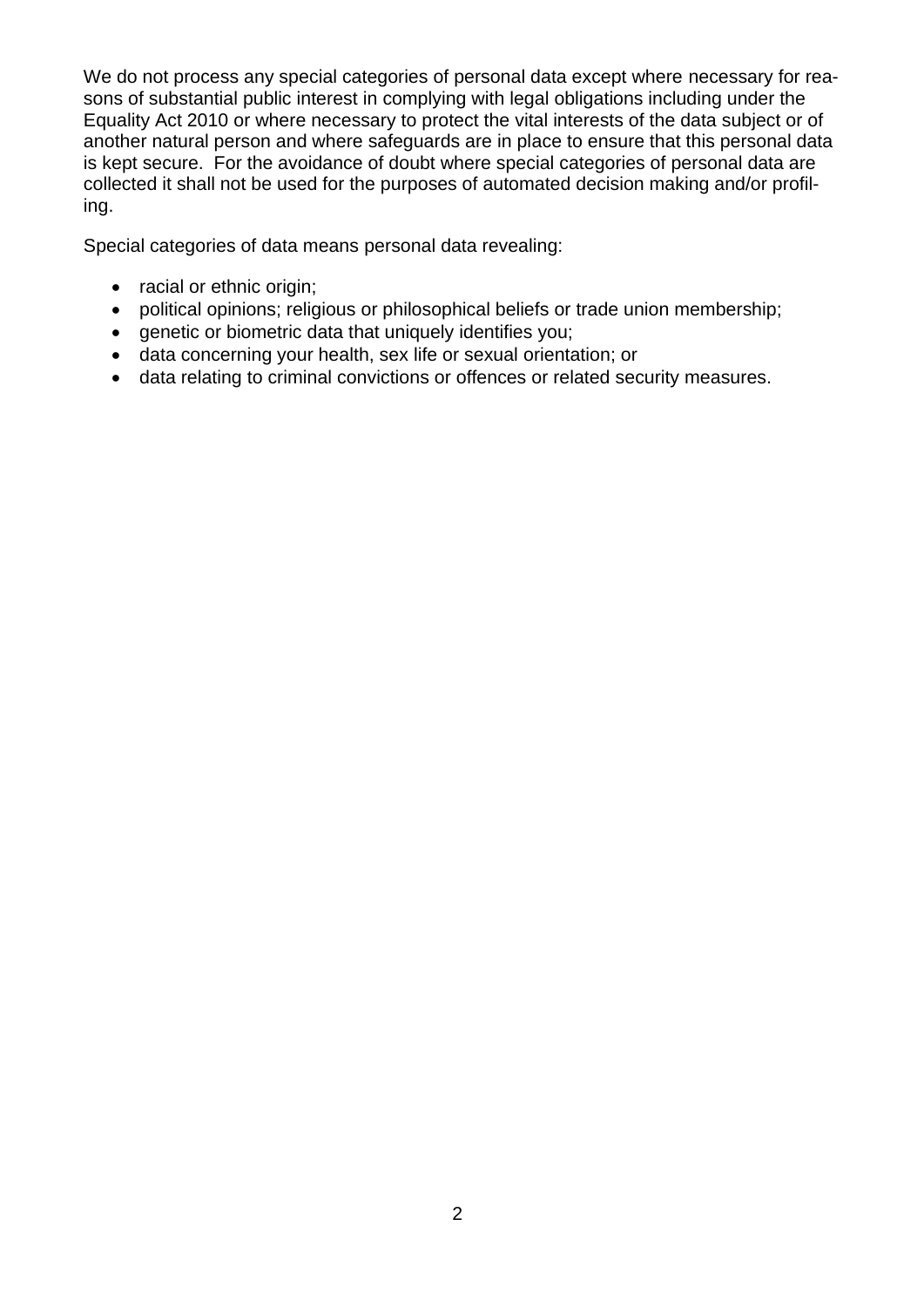• Further personal data including special categories of personal data may be collected and/or processed where consent has been given (for example, school photographs for non-educational purposes). If consent has been given then this may be revoked in which case the personal data will no longer be collected/processed.**ollecting pupil information**

Whilst the majority of pupil information you provide to us is mandatory, some of it is provided to us on a voluntary basis. In order to comply with the General Data Protection Regulation, we will inform you whether you are required to provide certain pupil information to us or if you have a choice in this.

# **Storing pupil data**

# We hold pupil data for **[settings need to include the length of time for which the personal data will be stored]**

# **Who we share pupil information with**

We routinely share pupil information with:

- schools that the pupil's attend after leaving us
- our local authority
- the Department for Education (DfE)
- The school nurse's service

#### **Why we share pupil information**

We do not share information about our pupils with anyone without consent unless the law and our policies allow us to do so.

We share pupils' data with the Department for Education (DfE) on a statutory basis. This data sharing underpins school funding and educational attainment policy and monitoring.

We are required to share information about our pupils with our local authority (LA) and the Department for Education (DfE) under section 3 of The Education (Information About Individual Pupils) (England) Regulations 2013.

#### **Data collection requirements:**

To find out more about the data collection requirements placed on us by the Department for Education (for example; via the school census) go to [https://www.gov.uk/education/data](https://www.gov.uk/education/data-collection-and-censuses-for-schools)[collection-and-censuses-for-schools.](https://www.gov.uk/education/data-collection-and-censuses-for-schools)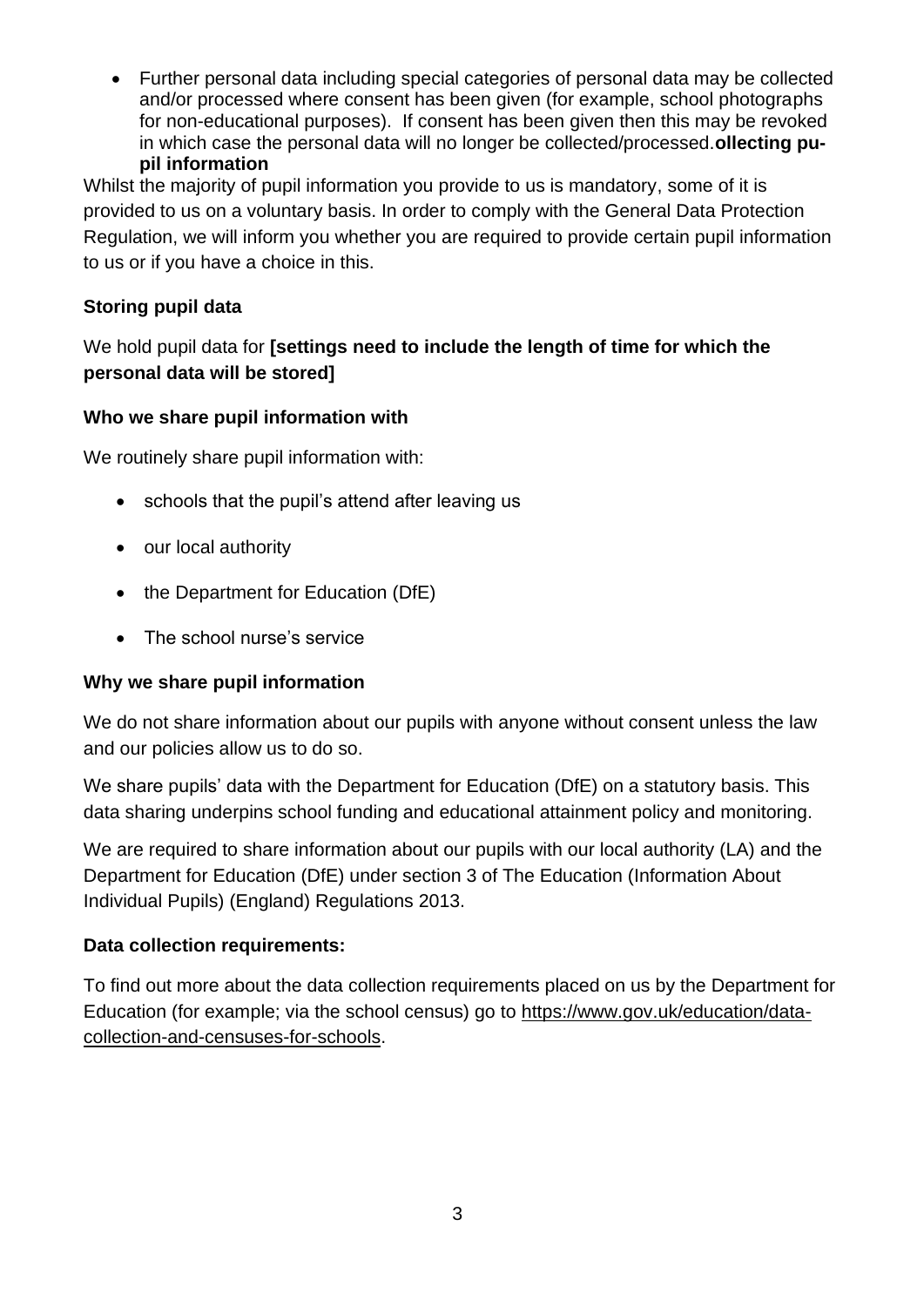## **Youth support services**

# **Pupils aged 13+**

Once our pupils reach the age of 13, we also pass pupil information to our local authority and / or provider of youth support services as they have responsibilities in relation to the education or training of 13-19 year olds under section 507B of the Education Act 1996.

This enables them to provide services as follows:

- youth support services
- careers advisers

A parent or guardian can request that **only** their child's name, address and date of birth is passed to their local authority or provider of youth support services by informing us. This right is transferred to the child / pupil once he/she reaches the age 16.

# **Pupils aged 16+**

We will also share certain information about pupils aged 16+ with our local authority and / or provider of youth support services as they have responsibilities in relation to the education or training of 13-19 year olds under section 507B of the Education Act 1996.

This enables them to provide services as follows:

- post-16 education and training providers
- youth support services
- careers advisers

For more information about services for young people, please visit our local authority website.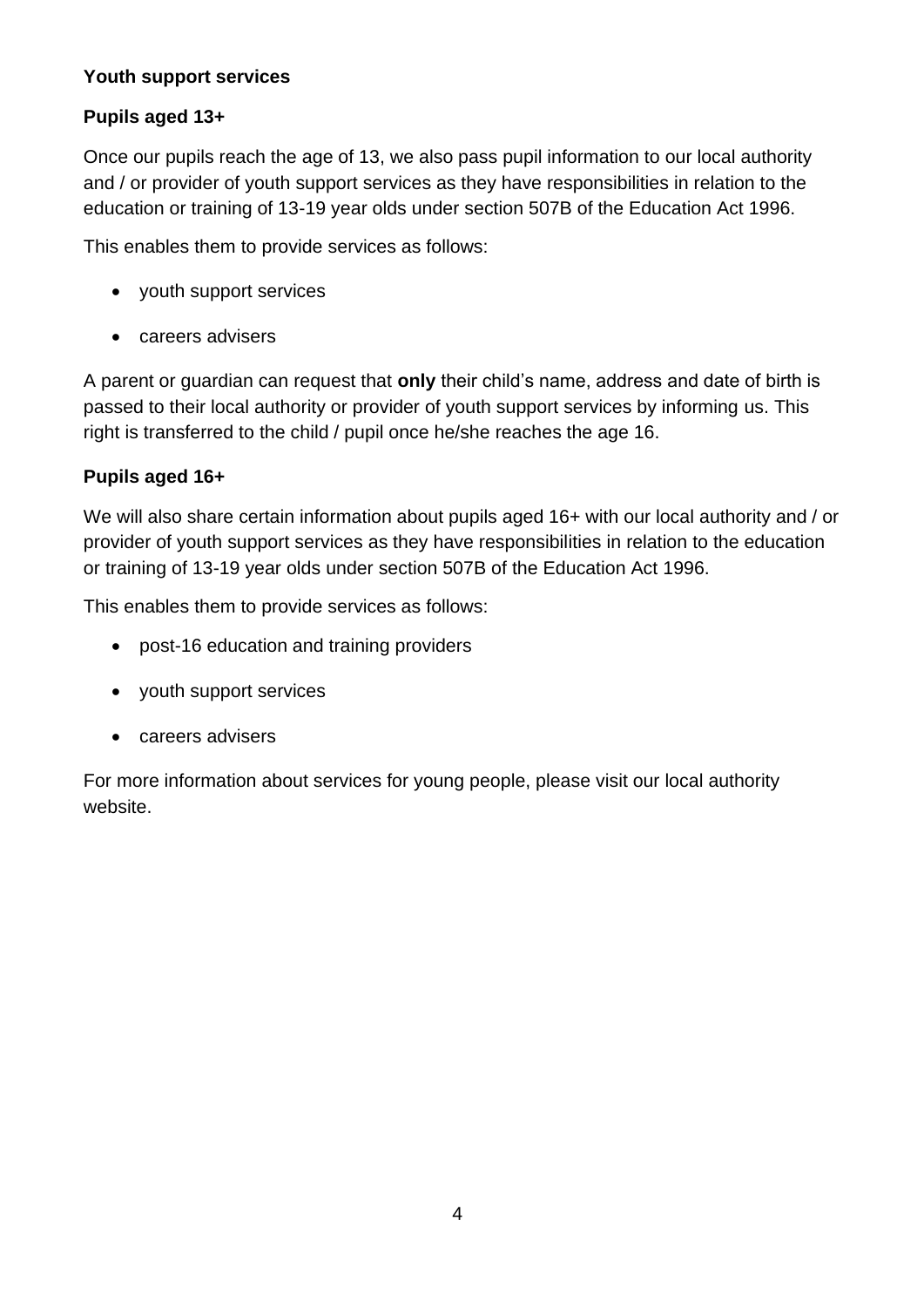# **The National Pupil Database (NPD)**

The NPD is owned and managed by the Department for Education and contains information about pupils in schools in England. It provides invaluable evidence on educational performance to inform independent research, as well as studies commissioned by the Department. It is held in electronic format for statistical purposes. This information is securely collected from a range of sources including schools, local authorities and awarding bodies.

We are required by law, to provide information about our pupils to the DfE as part of statutory data collections such as the school census and early years' census. Some of this information is then stored in the NPD. The law that allows this is the Education (Information About Individual Pupils) (England) Regulations 2013.

To find out more about the NPD, go to

[https://www.gov.uk/government/publications/national-pupil-database-user-guide-and](https://www.gov.uk/government/publications/national-pupil-database-user-guide-and-supporting-information)[supporting-information.](https://www.gov.uk/government/publications/national-pupil-database-user-guide-and-supporting-information)

The department may share information about our pupils from the NPD with third parties who promote the education or well-being of children in England by:

- conducting research or analysis
- producing statistics
- providing information, advice or guidance

The Department has robust processes in place to ensure the confidentiality of our data is maintained and there are stringent controls in place regarding access and use of the data. Decisions on whether DfE releases data to third parties are subject to a strict approval process and based on a detailed assessment of:

- who is requesting the data
- the purpose for which it is required
- the level and sensitivity of data requested: and
- the arrangements in place to store and handle the data

To be granted access to pupil information, organisations must comply with strict terms and conditions covering the confidentiality and handling of the data, security arrangements and retention and use of the data.

For more information about the department's data sharing process, please visit: <https://www.gov.uk/data-protection-how-we-collect-and-share-research-data>

For information about which organisations the department has provided pupil information, (and for which project), please visit the following website:

<https://www.gov.uk/government/publications/national-pupil-database-requests-received>